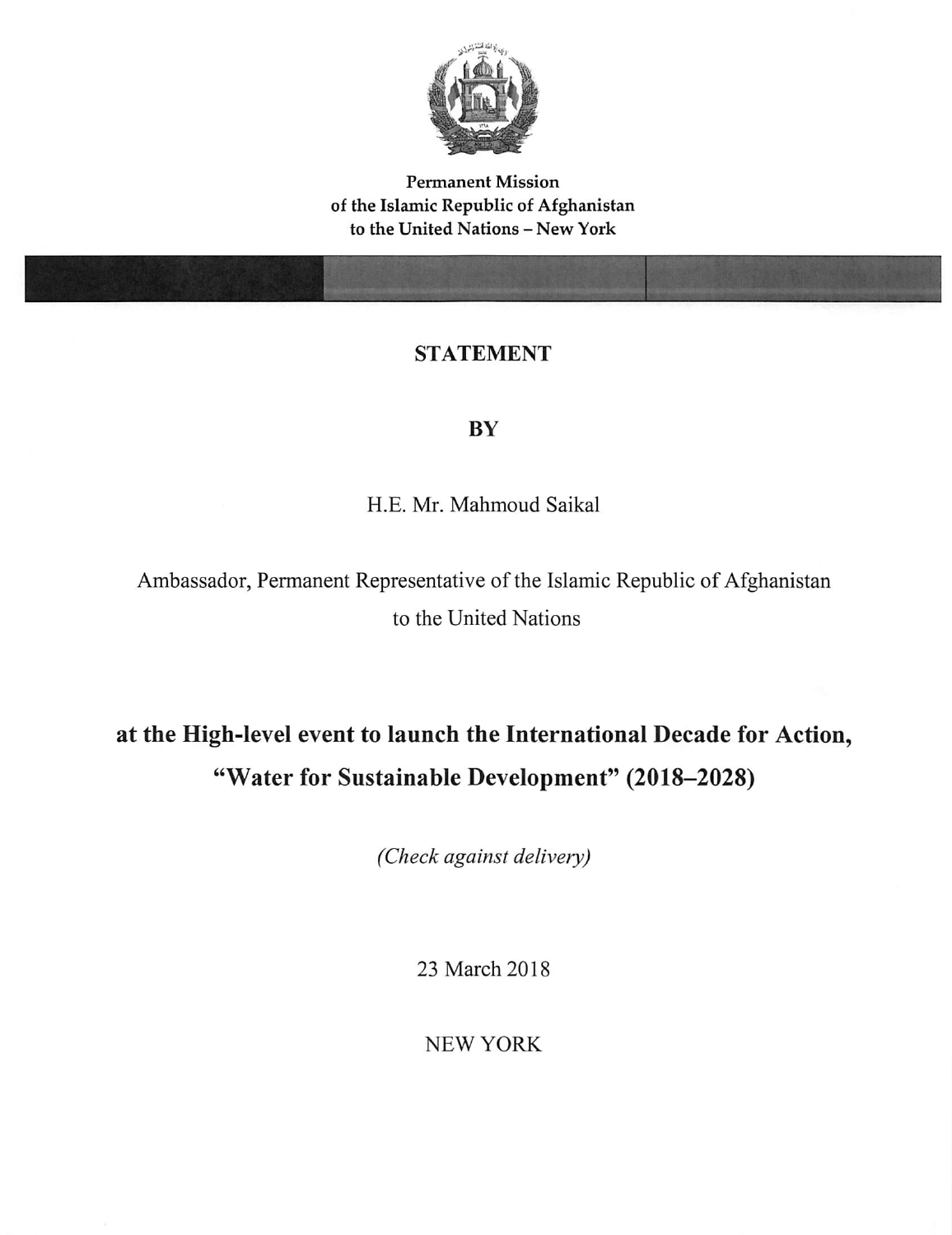Mr. Vice President,

At the outset, I would like to thank H.E. Miroslav Lajčák, President of the General Assembly, for convening this important meeting, i also take this opportunity to commend the leadership of the Government of the Republic of Tajikistan for working on this issue and bringing it to the General Assembly's attention. My delegation associates itself with the statements delivered by Egypt on behalf of the Group of 77 and China and Paraguay on behalf of the Group of Landlocked Developing Countries. I would now like to deliver few remarks in my national capacity.

### Mr. Vice President,

Water is the lifeblood of people all over the world, encompassing all aspects of human life on earth. We warmly welcome the adoption of the international Decade for Action, "Water for Sustainable Development" 2018-2028, as safe water and adequate sanitation for ail, elements at the core of Sustainable Development Goal 6, will be indispensable to achieve the 2030 Agenda.

I would like to highlight a few key points:

- 1. in Landlocked Developing Countries and countries prone to droughts the importance of water can hardly be overstated. We consider effective water management as key for eradication of poverty, agricultural and industrial development, energy production, and the creation of healthy ecosystems. Furthermore, climate change, the increased frequency of floods and droughts, and conflict are disrupting water management systems. Through this second international Decade for Action we can ensure these pressing issues are properly and fully addressed.
- 2. For Afghanistan, data collection efforts related to water sources and water availability, the provision of technical support and expertise in water